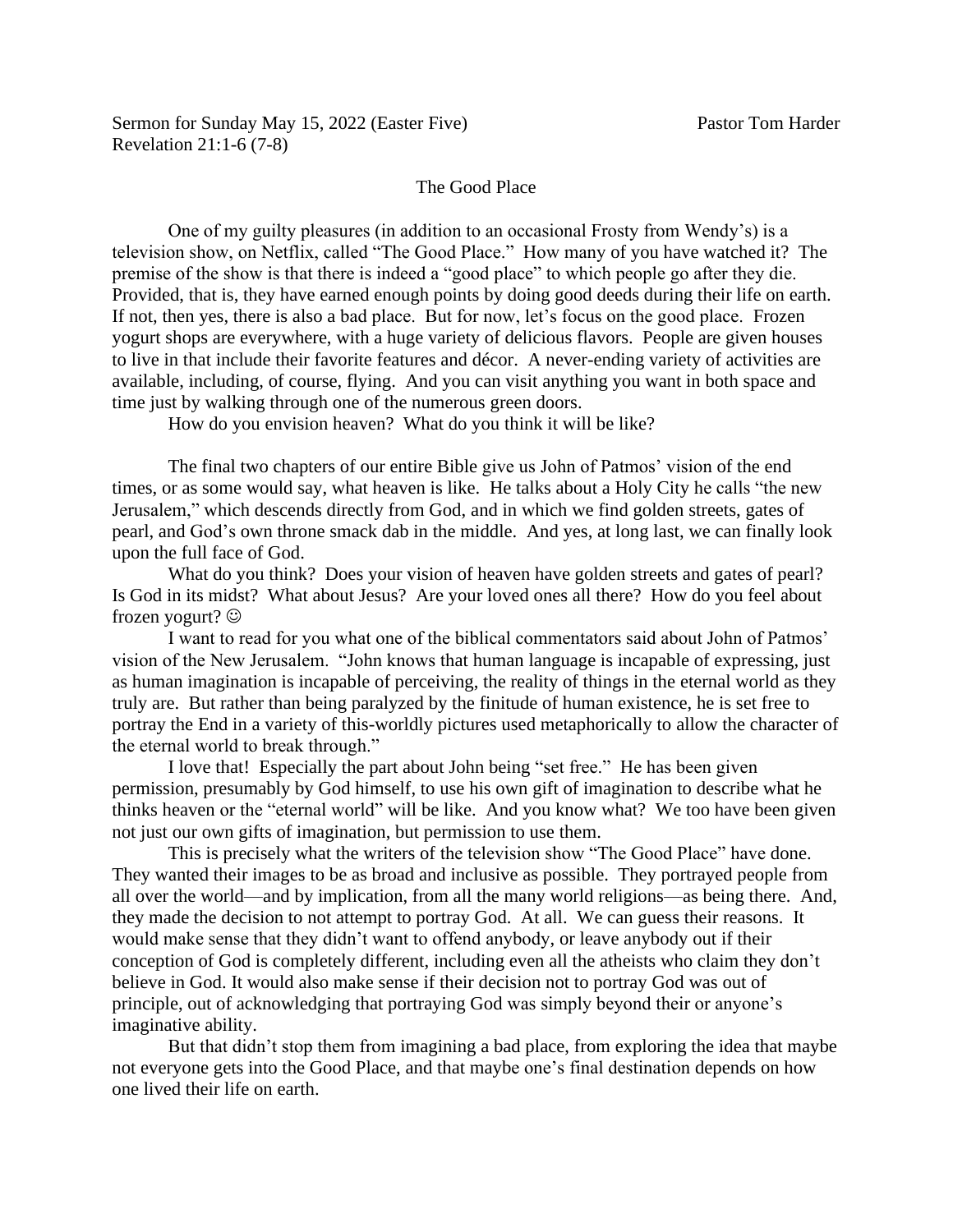This brings us now to Revelation 21:7-8. These two verses were not part of the passage chosen for today by the lectionary editors. But I decided to add them, albeit in parentheses. Because a fair presentation of John of Patmos' vision of the afterlife has to include verse 7 and 8. John writes: <sup>7</sup> *Those who conquer will inherit these things, and I will be their God and they will be my children. <sup>8</sup> But as for the cowardly, the faithless, the polluted, the murderers, the fornicators, the sorcerers, the idolaters, and all liars, their place will be in the lake that burns with fire and sulfur, which is the second death."*

Ah yes, "the lake that burns with fire and sulfur"; that's the Book of Revelation we know and love!  $\odot$  I honestly don't know by which standards or criteria I would fare worse—the point system in the Good Place or this list in Revelation 21:8. I can be cowardly, and faithless at times. I have not always been completely honest, with others and even with myself. And I confess I am uncomfortably uncertain how many points for good deeds I have acquired. I can only hope I have a positive balance, let alone enough to get in.

Interestingly, in The Good Place, during the course of the show it is discovered that the point system has flaws. That despite human's tendency to fall short, they also have demonstrated a capacity to improve, to try harder, to get better over the course of time. And the character in the show called "the Judge," which maybe is the closest the show comes to having an actual God, agrees. A new system is set up, a system that recognizes a trajectory of effort amidst imperfection (or what Christians would call "sin"). This recognition is perhaps a bit like what the Bible calls "grace."

The Book of Revelation, interestingly, doesn't ever talk about grace, or even forgiveness. But it does talk about God, of course. And while I can understand the absence of a supreme deity or God in "The Good Place," this is also where the show falls short, at least in my opinion. In this morning's passage from Revelation, and in the book as a whole, John of Patmos indeed makes some daring claims about God. But he also maintains his own humility. If heaven and hell are ultimately beyond our comprehension and depiction, even more so is God. The best the writer can do is have a technically unidentified but loud voice from the throne saying this: *"See, the home of God is among mortals. He will dwell with them as their God; they will be his peoples, and God himself will be with them; he will wipe every tear from their eyes. Death will be no more; mourning and crying and pain will be no more, for the first things have passed away. See, I am making all things new . . . I am the Alpha and the Omega, the beginning and the end. To the thirsty I will give water as a gift from the spring of the water of life."*

So, whose voice was that? It might have been God. It might have been Jesus. Either way, it is crystal clear that the final authority on heaven and earth belongs to them. Not to John of Patmos. And certainly not to us.

Interestingly, in both the Good Place and the Book of Revelation it is never really clear where heaven or the Good Place is in time and space. Do we go up to it? Or does it come down to us? Is it already here? Or are we still waiting to get in?

In the plot line of the television show all initial efforts at depicting or imagining what the Good Place is like end up being flawed in some way. Partly because concepts like eternity are realities that simply cannot be fathomed by our human brains. It's as if, when it comes down to it, what heaven actually is like will be forever beyond us until we finally get there.

Consider this a spoiler alert  $\odot$  The show ends in a beautiful woods, with an archway made out of branches. One by one, when it is their time, the characters walk through the archway, but at the last second the camera turns away. All we finally see are some sparkles of light, rising into the trees and sky above. And at the very end, one of these sparkles returns to